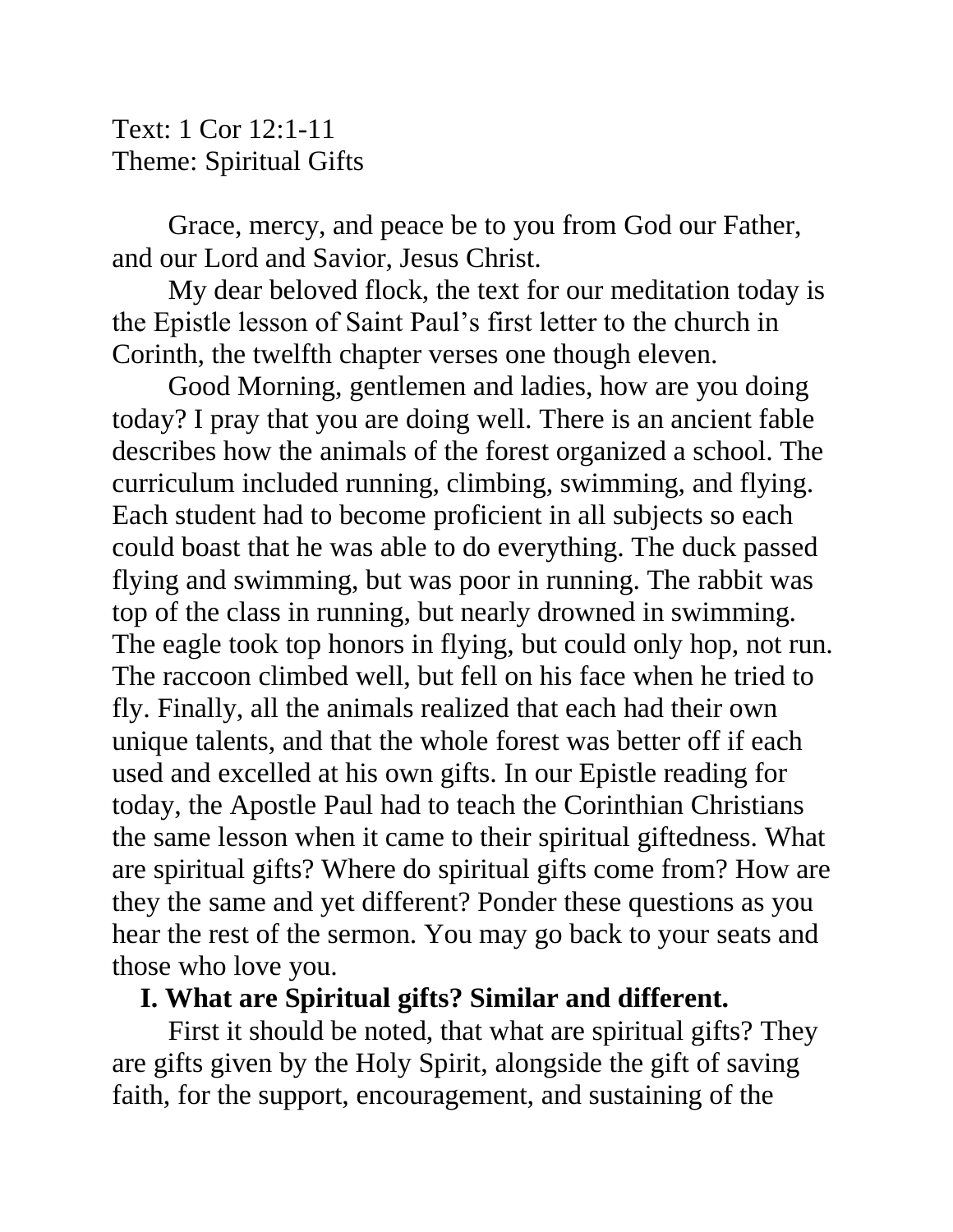Church. As Saint Paul writes, there are a variety of spiritual gifts, everything from speaking in foreign languages to translation and prophecy. They are many and various, each given uniquely to the individual. Some of them are unique to the Early Church and some continue even today. It is a part of what makes each of us unique and different.

How much do we like to focus on our differences! A lot of times we focus not on what makes us the same but what makes us different. Sometimes the differences are minor, such as our race, height, gender, or even eye color. Sometimes they are larger, such as the missing of limbs, sight, or hearing. That is what was happening to the church in Corinth. They were focusing on their differences, to the point of falling into the sin of pride. They were using their different gifts to elevate themselves over others. They viewed those around them as lesser because they did not have the gift of speaking in tongues or miraculous healing, or another such gift. There are some today that still do this, saying you need to speak in tongues in order to really be a true Christian. The Corinthians failed to see how their varied giftedness was empowered by the same Holy Spirit and thus was no basis for pride.

Like the Corinthians, we too have a variety of gifts. Some people are good at working with their hands, visualizing a space in their minds, and then constructing things to fit that space. Others are better at public speaking, reading, explaining hard to understand concepts, teaching, music, or many other different abilities. The temptation is there to do the same as the church in Corinth and look down on others, simply because they do not have the gifts that we do, to pridefully elevate ourselves above others simply because they do not have the same gifts that we do. Our sinful nature loves to do that, taking even minor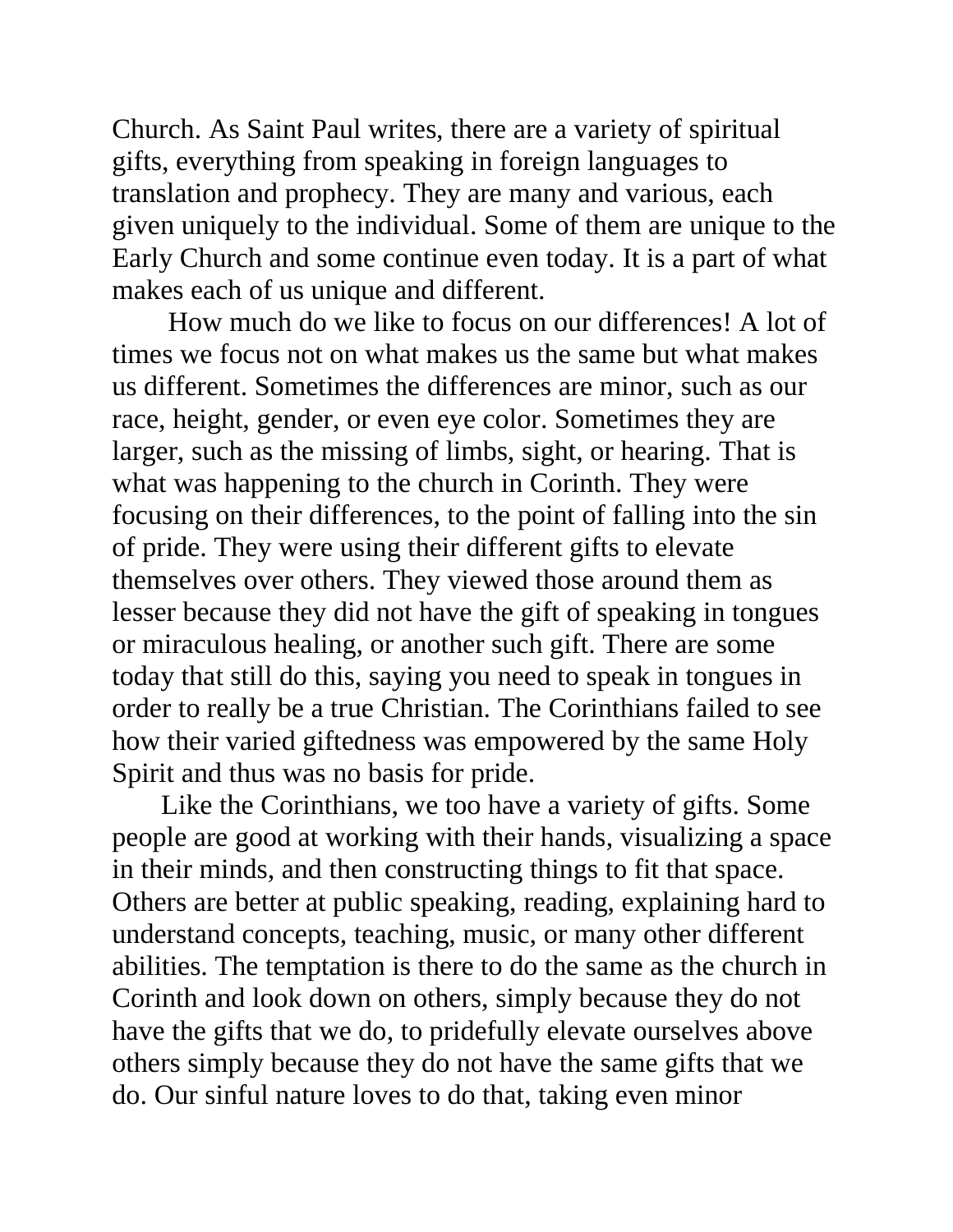differences and using them to bolster ourselves and our own accomplishments. In reality, the differences among spiritual gifts can be compared to the differences between coffee. Send a child to the store for "coffee" and you may be asking for confusion. There is regular, decaf, and "lite" coffee; ground, drip, instant, and freeze-dried coffee; Capuchin, Suisse mocha, Belgian hazelnut, and many other kinds. They are different, but all of them are coffee. They may taste different, but all are coffee.

## **II. Christians are the same in their status and standing before God. (vv. 2–3)**

The same is true of us as Christians. We are different, yet all of us are sinners, led astray by the temptations of Satan and the weakness of our sinful flesh. All of us are in need of a savior. We need the forgiveness of our sins and the redemption of our souls, something that we cannot do by our own power, no matter how much we may try.

Thanks be to God for all that He has done for us though Christ Jesus. Through His grace and mercy, He has sent His Son to be our Savior, that by the death and resurrection of Jesus Christ, our Lord and Savior, all of our sins are forgiven, taken into His holy flesh on the cross and paid for by the shedding of His blood. In grace and mercy, though the waters of Holy Baptism, He gives to us of His Holy Spirit that creates saving faith in us. As we confess in the Creed, "I cannot by my own reason or strength believe in Jesus Christ my Lord or come to Him, but the Holy Spirit has called me by the Gospel, enlightened me with His gifts." Through the Holy Spirit working in us, we say not, Jesus is accursed, but Jesus is Lord. That He has indeed granted us a variety of gifts, for us to use not to exalt ourselves over others, but to use together in the spread of the